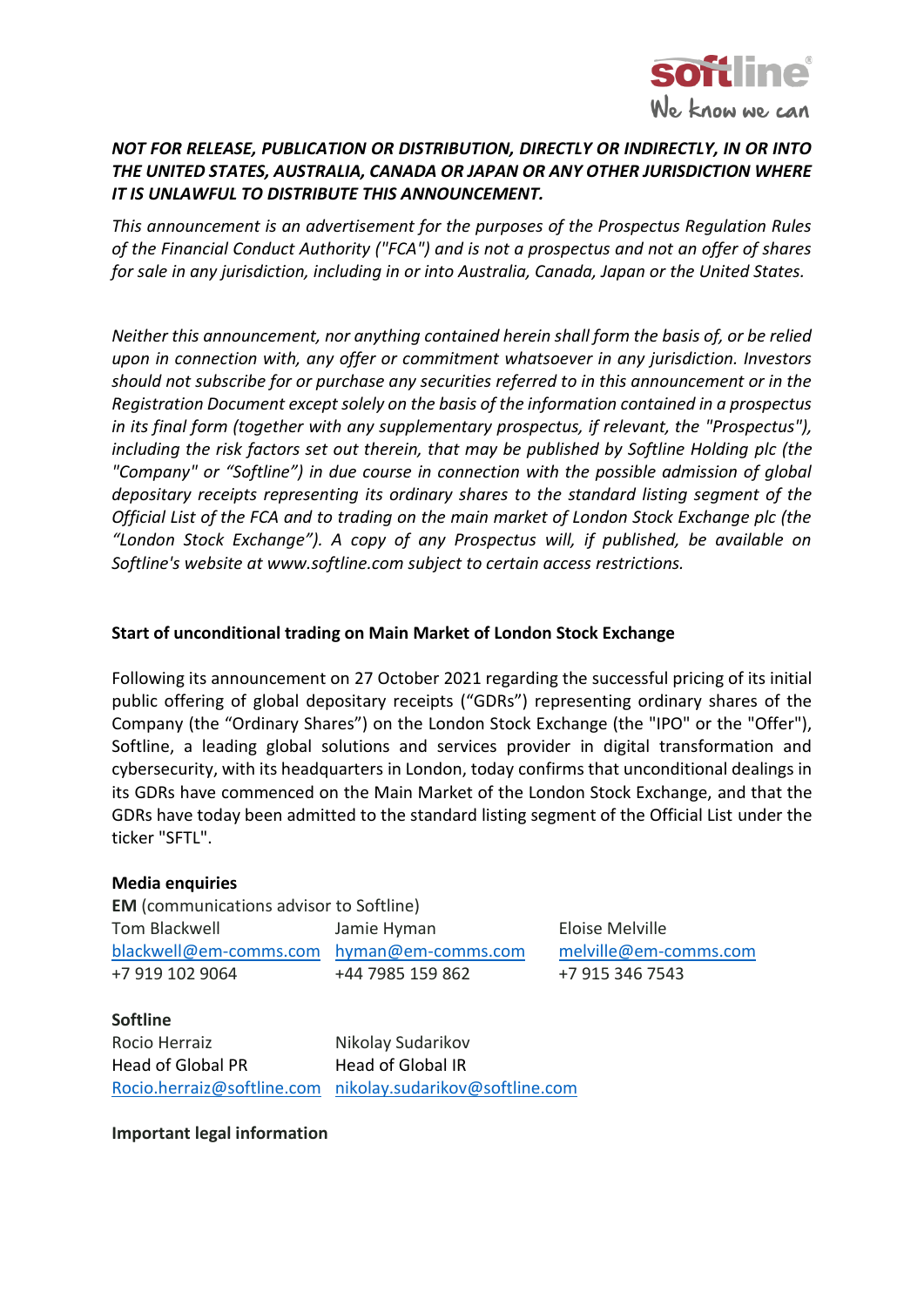

We know we can

The information contained in this announcement is for background purposes only and does not purport to be full or complete. No reliance may be placed by any person for any purpose on the information contained in this announcement or its accuracy, fairness or completeness.

**These materials are not an offer to sell, or a solicitation of an offer to purchase, securities in the United States, Canada, Australia, South Africa or Japan or in any other jurisdiction in which such offer or solicitation is not authorised or to any person to whom it is unlawful to make such offer or solicitation. The securities to which these materials relate have not been and will not be registered under the US Securities Act of 1933, as amended (the "Securities Act"), and may not be offered or sold in the United States except pursuant to an exemption from, or in a transaction not subject to, the registration requirements of the Securities Act. There will be no public offering of the securities in the United States.**

**In the United Kingdom, this announcement is only being distributed to and is directed at "qualified investors" within the meaning of Article 2(e) of Regulation (EU) 2017/1129, as it forms part of domestic law in the United Kingdom by virtue of the European Union (Withdrawal) Act 2018, (a) having professional experience in matters relating to investments falling within Article 19(5) of the Financial Services and Markets Act (Financial Promotion) Order 2005, as amended (the "Order"); (b) who are high net worth entities described in Article 49(2)(a) to (d) of the Order; or (c) other persons to whom they may lawfully be communicated (all such persons together being referred to as "Relevant Persons"). Any investment or investment activity to which this announcement relates will only be available to and will only be engaged in with Relevant Persons. Any person who is not a Relevant Person should not act or rely on this announcement or any of its contents.**

**In any member state of the European Economic Area, this communication is only addressed to and is only directed at qualified investors in such member state within the meaning of the Prospectus Regulation EU 2017/1129 (the "Prospectus Regulation"), and no person that is not a qualified investor may act or rely on this communication or any of its contents.**

**This press release and the information herein are not an advertisement of securities in the Russian Federation, and are not an offer, or an invitation to make offers, to purchase, sell, exchange or transfer any securities in the Russian Federation or to or for the benefit of any Russian person or entity. This press release and the information herein are not intended for any persons in the Russian Federation who are not "qualified investors" within the meaning of Article 51.2 of the Federal Law no. 39-FZ "On the Securities Market" dated 22 April 1996, as amended (the "Russian QIs") and must not be distributed or circulated into Russia or made available in Russia to any persons who are not Russian QIs, unless and to the extent they are otherwise permitted to access such information under Russian law.**

This announcement may include statements that are, or may be deemed to be, "forward-looking statements". These forward-looking statements may be identified by the use of forward-looking terminology, including the terms "believes", "estimates", "plans", "projects", "anticipates", "expects", "intends", "may", "will" or "should" or, in each case, their negative or other variations or comparable terminology, or by discussions of strategy, plans, objectives, goals, future events or intentions. Forward-looking statements may and often do differ materially from actual results. Any forward looking statements reflect the Company's current view with respect to future events and are subject to risks relating to future events and other risks, uncertainties and assumptions relating to the Company's business, results of operations, financial position, liquidity, prospects, growth and strategies. Forward-looking statements speak only as of the date they are made.

Each of the Company, Credit Suisse Bank (Europe) S.A. ("Credit Suisse"), J.P. Morgan AG ("J.P. Morgan"), VTB Capital plc ("VTB"), Alfa Capital Markets Ltd ("Alfa"), Bank GPB International S.A. ("Gazprombank"), Citigroup Global Markets Limited ("Citi") and JSC "Sberbank CIB" ("Sber") (together the "Banks"), the Over-allotment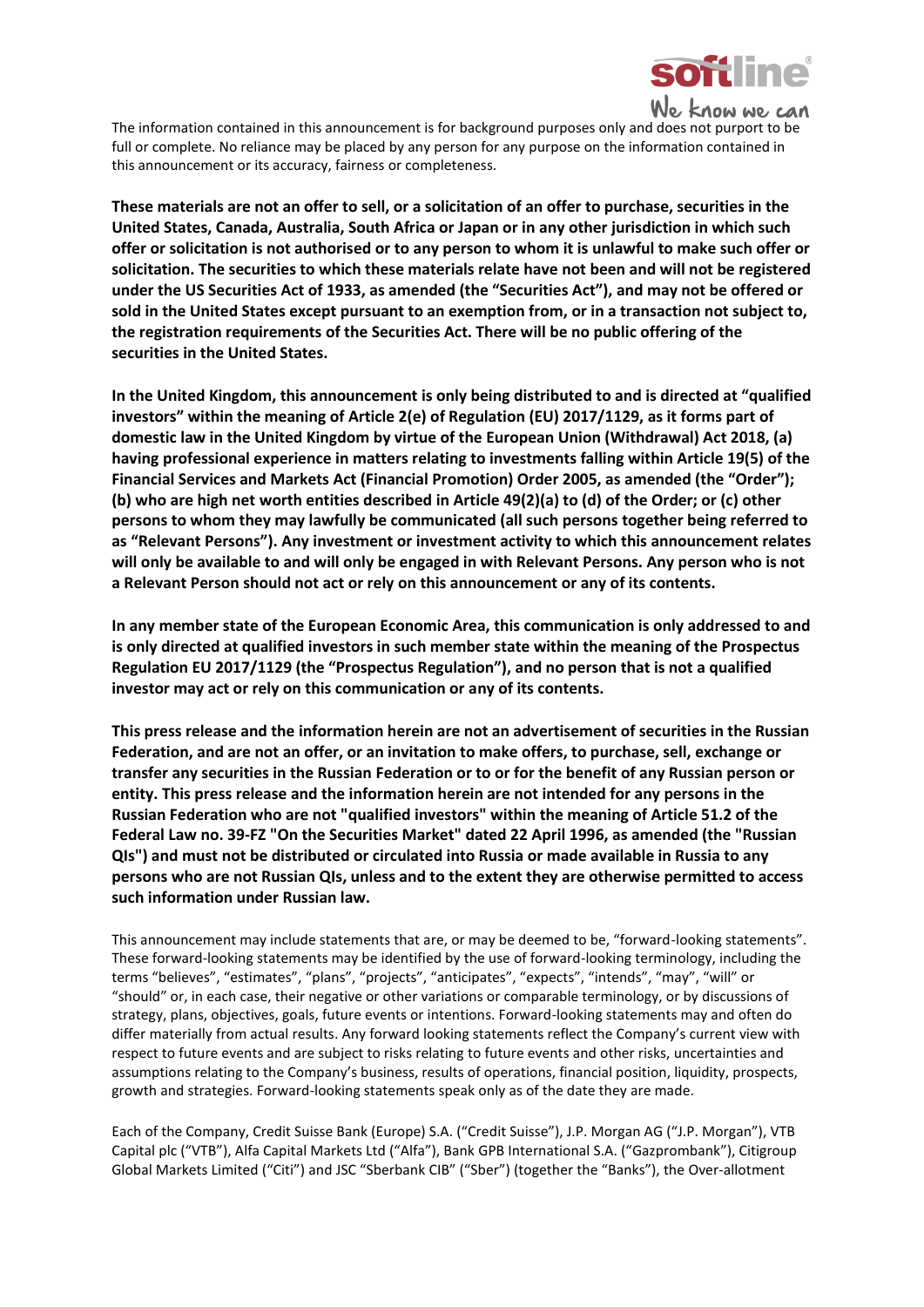

Shareholders and their respective affiliates as defined under Rule 501(b) of Regulation D of the Securities Act ("affiliates"), expressly disclaims any obligation or undertaking to update, review or revise any forward looking statement contained in this announcement whether as a result of new information, future developments or otherwise, and the distribution of this announcement shall not be deemed to be any form of commitment on the part of the Over-allotment Shareholders to proceed with the Offer or any transaction or arrangement referred to therein.

Any purchase of any securities in the Offer should be made solely on the basis of information contained in the Prospectus which may be issued by the Company in connection with the Offer. The information in this announcement is subject to change. Before purchasing any securities in the Offer, persons viewing this announcement should ensure that they fully understand and accept the risks which will be set out in the Prospectus if published. No reliance may be placed for any purpose on the information contained in this announcement or its accuracy or completeness. Neither this announcement, nor anything contained or referred to herein, shall form the basis of or constitute any offer or invitation to sell or issue, or any solicitation of any offer to purchase any securities nor shall it (or any part of it) or the fact of its distribution, form the basis of, or be relied on in connection with, any contract therefor.

You should not base your financial decision on this announcement. Acquiring investments to which this announcement relates may expose an investor to a significant risk of losing all of the amount invested.

Persons considering making investments should consult an authorised person specialising in advising on such investments. Neither this announcement, nor anything contained or referred to herein, constitutes a recommendation concerning the Offer. The value of securities can decrease as well as increase. Potential investors should consult a professional advisor as to the suitability of the Offer for the person concerned.

None of the Banks, the Over-allotment Shareholders or any of their respective affiliates or any of their or their affiliates' directors, officers, employees, advisers or agents accepts any responsibility or liability whatsoever for/or makes any representation or warranty, express or implied, as to the truth, accuracy or completeness of the information in this announcement (or whether any information has been omitted from the announcement) or any other information relating to the Company, its subsidiaries or associated companies, whether written, oral or in a visual or electronic form, and howsoever transmitted or made available or for any loss howsoever arising from any use of the announcement or its contents or otherwise arising in connection therewith. Accordingly, each of the Banks, the Over-allotment Shareholders, and any of their respective affiliates and any of their or their affiliates' directors, officers, employees, advisers or agents expressly disclaims, to the fullest extent possible, any and all liability whatsoever for any loss howsoever arising from, or in reliance upon, the whole or any part of the contents of this announcement, whether in tort, contract or otherwise which they might otherwise have in respect of this announcement or its contents or otherwise arising in connection therewith.

Each of the Banks is acting exclusively for the Company and no-one else in connection with the Offer. They will not regard any other person as their respective clients in relation to the Offer and will not be responsible to anyone other than the Company for providing the protections afforded to their respective clients, nor for providing advice in relation to the Offer, the contents of this announcement or any transaction, arrangement or other matter referred to herein. Each of the Banks is authorised by the Prudential Regulation Authority and regulated by the Prudential Regulation Authority and the Financial Conduct Authority in the United Kingdom.

In connection with the Offer, each of the Banks and any of their respective affiliates, may take up a portion of the GDRs as a principal position and in that capacity may retain, purchase, sell, offer to sell or otherwise deal for their own accounts in such GDRs and other securities of the Company or related investments in connection with the Offer or otherwise. Accordingly, references in the Prospectus, once published, to the GDRs being issued, offered, subscribed, acquired, placed or otherwise dealt in should be read as including any issue or offer to, or subscription, acquisition, placing or dealing by the Banks and any of their respective affiliates acting in such capacity. In addition, each of the Banks and any of their respective affiliates may enter into financing arrangements (including swaps or contracts for differences) with investors in connection with which they may from time to time acquire, hold or dispose of GDRs. None of Banks nor any of their respective affiliates intend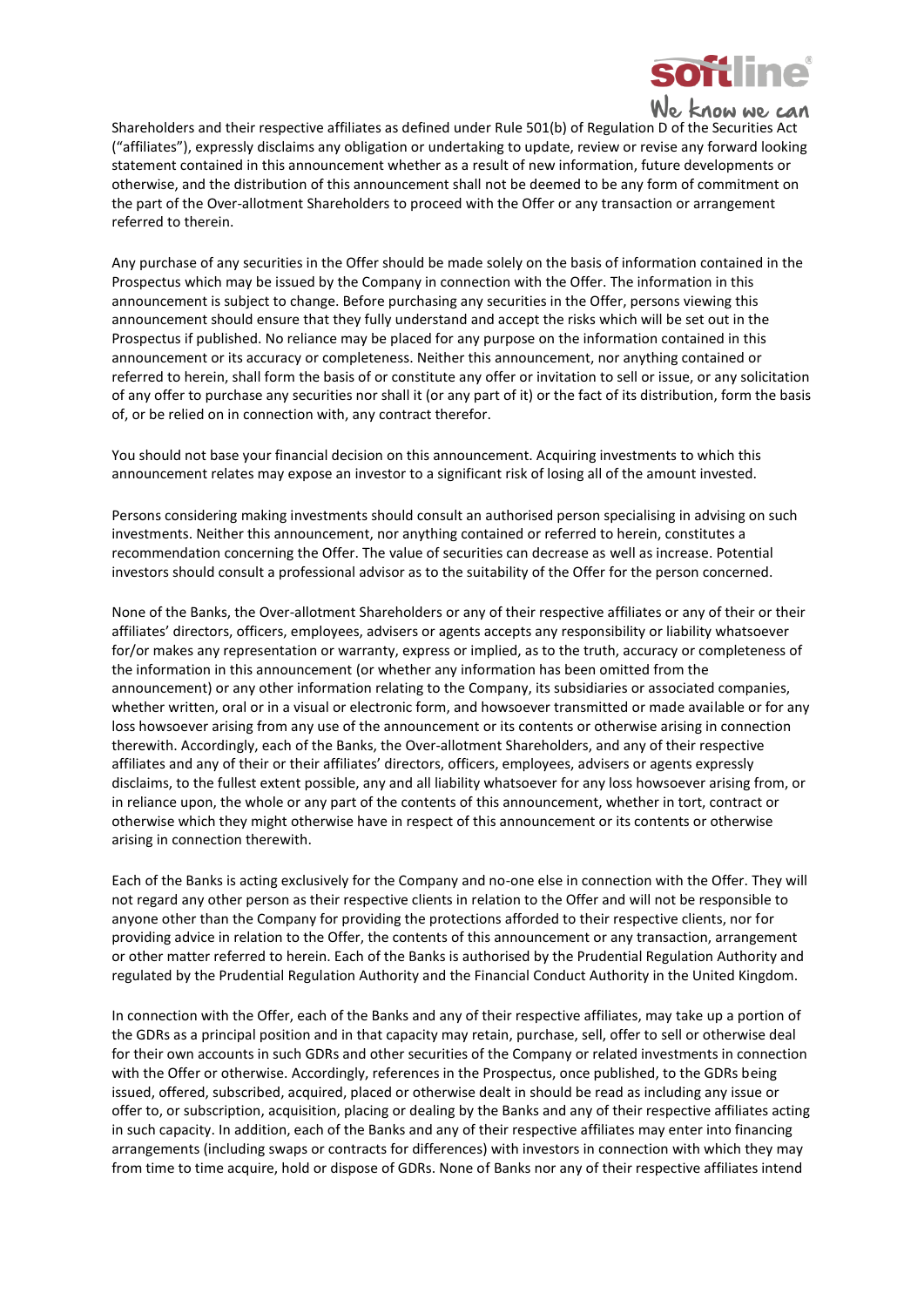

know we can

to disclose the extent of any such investment or transactions otherwise than in accordance with any legal or regulatory obligations to do so.

In connection with the Offer, Credit Suisse, as stabilisation manager, or any of its agents, may (but will be under no obligation to), to the extent permitted by applicable law, over-allot GDRs or effect other transactions with a view to supporting the market price of the GDRs at a level higher than that which might otherwise prevail in the open market. Credit Suisse is not required to enter into such transactions and such transactions may be effected on any stock market, over-the-counter market, stock exchange or otherwise and may be undertaken at any time during the period commencing on the date of commencement of conditional dealings of the GDRs on the London Stock Exchange and ending no later than 30 calendar days thereafter. However, there will be no obligation on Credit Suisse or any of its agents to effect stabilising transactions and there is no assurance that stabilising transactions will be undertaken. Such stabilising measures, if commenced, may be discontinued at any time without prior notice. In no event will measures be taken to stabilise the market price of the GDRs above the Offer Price. Save as required by law or regulation, neither Credit Suisse nor any of its agents intends to disclose the extent of any over-allotments made and/or stabilisation transactions conducted in relation to the Offer.

In connection with the Offer, Credit Suisse, as stabilisation manager, may, for stabilisation purposes, over-allot GDRs up to a maximum of 15% of the total number of GDRs comprised in the Offer. For the purposes of allowing it to cover short positions resulting from any such over-allotments and/or from sales of GDRs effected by it during the stabilisation period, Credit Suisse will enter into over-allotment arrangements with certain existing shareholders pursuant to which Credit Suisse may purchase or procure purchasers for additional GDRs up to a maximum of 15% of the total number of GDRs comprised in the Offer (the "Over-Allotment GDRs") at the Offer Price. The over-allotment arrangements will be exercisable in whole or in part, upon notice by Credit Suisse, at any time on or before the 30th calendar day after the commencement of conditional trading of the GDRs on the London Stock Exchange. Any Over-Allotment GDRs made available pursuant to the over-allotment arrangements, including for all dividends and other distributions declared, made or paid on the GDRs, will be purchased on the same terms and conditions as the GDRs being issued or sold in the Offer.

Solely for the purposes of the product governance requirements contained within: (a) Regulation (EU) 600/2014 as it forms part of domestic law in the United Kingdom by virtue of the EUWA ("U.K. MiFIR"); and (b) the FCA Handbook Product Intervention and Product Governance Sourcebook, (together, the "U.K. MiFIR Product Governance Rules"), and disclaiming all and any liability, whether arising in tort, contract or otherwise, which any "manufacturer" (for the purposes of U.K. MiFIR) may otherwise have with respect thereto, the GDRs have been subject to a product approval process, which has determined that the GDRs are: (i) compatible with an end target market of retail investors and investors who meet the criteria of eligible counterparties, as defined in the FCA Handbook Conduct of Business Sourcebook, and professional clients, as defined in U.K. MiFIR; and (ii) eligible for distribution through all distribution channels as are permitted by U.K. MiFIR (the "U.K. Target Market Assessment"). Notwithstanding the U.K. Target Market Assessment, distributors should note that: the price of the GDRs may decline and investors could lose all or part of their investment; the GDRs offer no guaranteed income and no capital protection; and an investment in the GDRs is compatible only with investors who do not need a guaranteed income or capital protection, who (either alone or in conjunction with an appropriate financial or other adviser) are capable of evaluating the merits and risks of such an investment and who have sufficient resources to be able to bear any losses that may result therefrom. The U.K. Target Market Assessment is without prejudice to the requirements of any contractual, legal or regulatory selling restrictions in relation to the Offer. Furthermore, it is noted that, notwithstanding the U.K. Target Market Assessment, the Banks will only procure investors who meet the criteria of professional clients and eligible counterparties for the purposes of the U.K. MiFIR Product Governance Rules.

For the avoidance of doubt, the U.K. Target Market Assessment does not constitute: (a) an assessment of suitability or appropriateness for the purposes of the U.K. MiFIR Product Governance Rules; or (b) a recommendation to any investor or group of investors to invest in, or purchase, or take any other action whatsoever with respect to the GDRs.

Each distributor is responsible for undertaking its own target market assessment in respect of the GDRs and determining appropriate distribution channels.